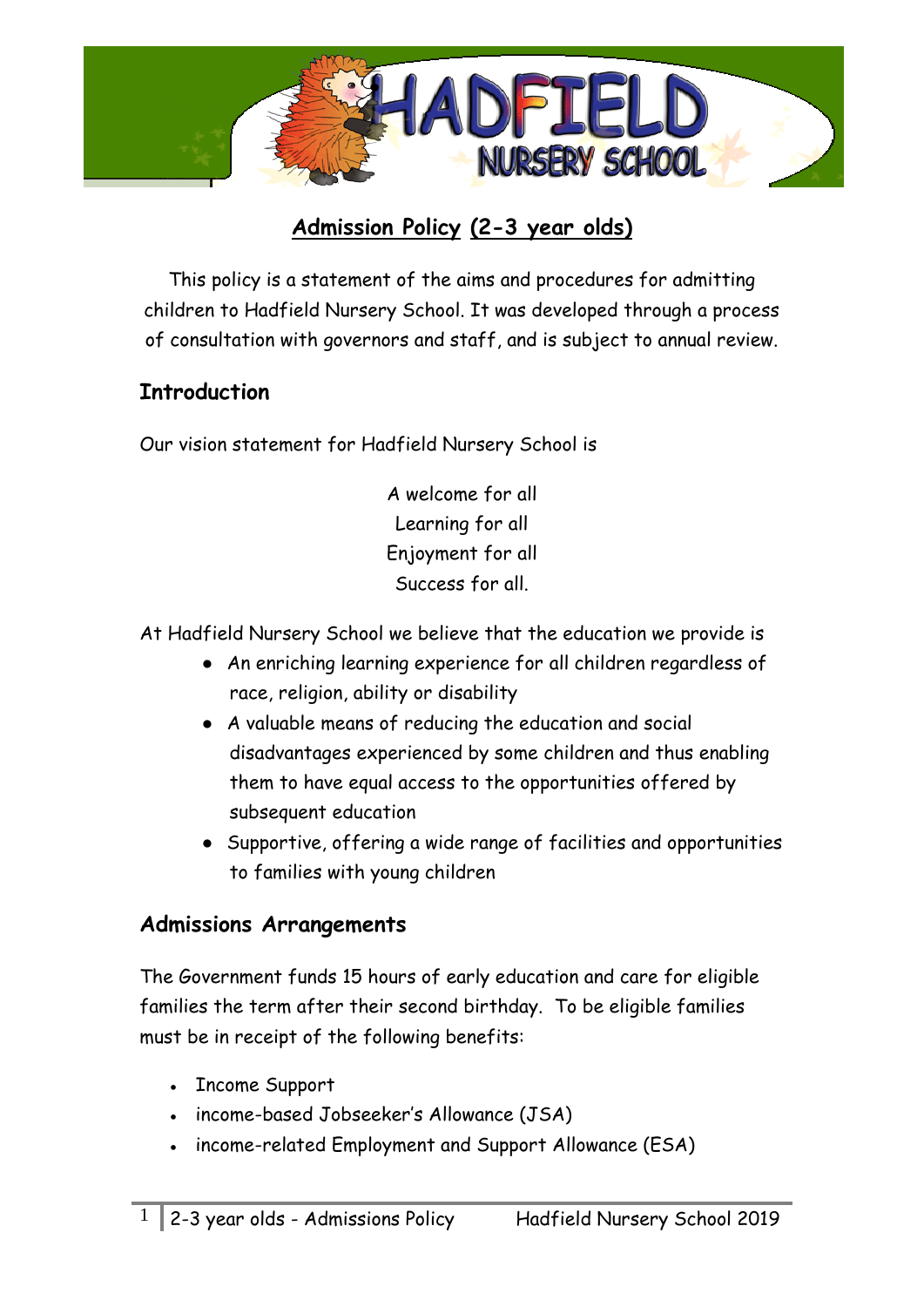- Universal Credit if you and your partner have a combined income from work of £15,400 or less a year, after tax
- $\cdot$  tax credits and you have an income of  $£16,190$  or less a year, before tax
- the quaranteed element of State Pension Credit
- support through part 6 of the Immigration and Asylum Act
- the Working Tax Credit 4-week run on (the payment you get when you stop qualifying for Working Tax Credit)

or

- they're looked after by a local council
- they have a current statement o[f](https://www.gov.uk/children-with-special-educational-needs) [special education needs \(SEN\)](https://www.gov.uk/children-with-special-educational-needs) or an education, health and care (EHC) plan
- [t](https://www.gov.uk/disability-living-allowance-children)hey get [Disability Living Allowance](https://www.gov.uk/disability-living-allowance-children)
- they've left care under a special quardianship order, child arrangements order or adoption order

Children who ar[e](https://www.gov.uk/help-with-childcare-costs/free-childcare-2-year-olds-benefits) [eligible](https://www.gov.uk/help-with-childcare-costs/free-childcare-2-year-olds-benefits) [for free childcare for 2-year-olds](https://www.gov.uk/help-with-childcare-costs/free-childcare-2-year-olds-benefits) will be offered 15 hours free provision.

At Hadfield Nursery School, this will comprise 5xAM - 3 hour sessions

# **Admission Criteria**

Hadfield Nursery School serves the town of Hadfield and surrounding villages – see map available at the Nursery School for the catchment area. Families within this area will be given priority. There are 8 parttime funded places available. If requests for these places, exceeds the number of available places, then the following criteria will be applied:

- 1. Children who qualify for two-year old funding
- 2. Children who have a 'need' i.e
	- Children who need a child protection plan
	- Children who are 'looked after' by the LA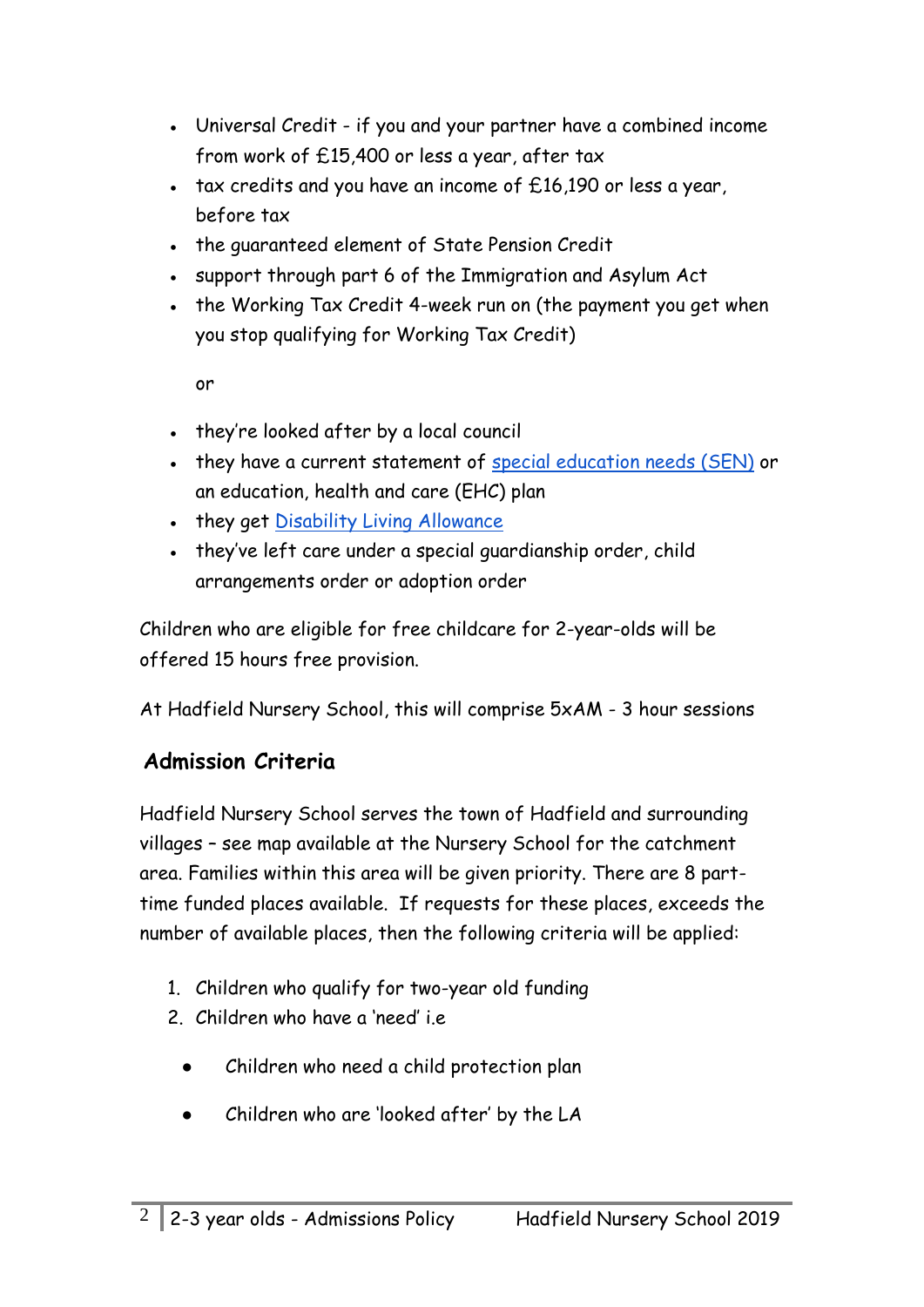- Children with a special educational need or disability (subject to required funding to support that child as needed)
- Children for whom a place is requested by a professional outside agency
- 3. Children who live within the normal catchment area detailed on the map (stored in nursery office) will be allocated places in DOB order.
- 4. Children who live outside the normal catchment area, but within Glossopdale will be allocated places in DOB order (eldest first).
- 5. Children who live beyond those areas will be allocated places in DOB order (eldest first).
- 6. Paid for places

The admission criteria are applied again for **each** admission intake (including applications which have been deferred).

Parents will have the opportunity to visit the Nursery and discuss our admission arrangements.

The full governing body is kept fully informed of numbers on roll.

Any appeals against non-admission will be submitted to the Chair of the Governing Body, to be dealt with by the full governing body.

If the nursery is full, families will be referred to the Children's Centre, so that they can be sign-posted to other nursery settings offering the Early Years Foundation Stage curriculum within the local area.

The expectation is that children eligible for funded places will attend 5 sessions.